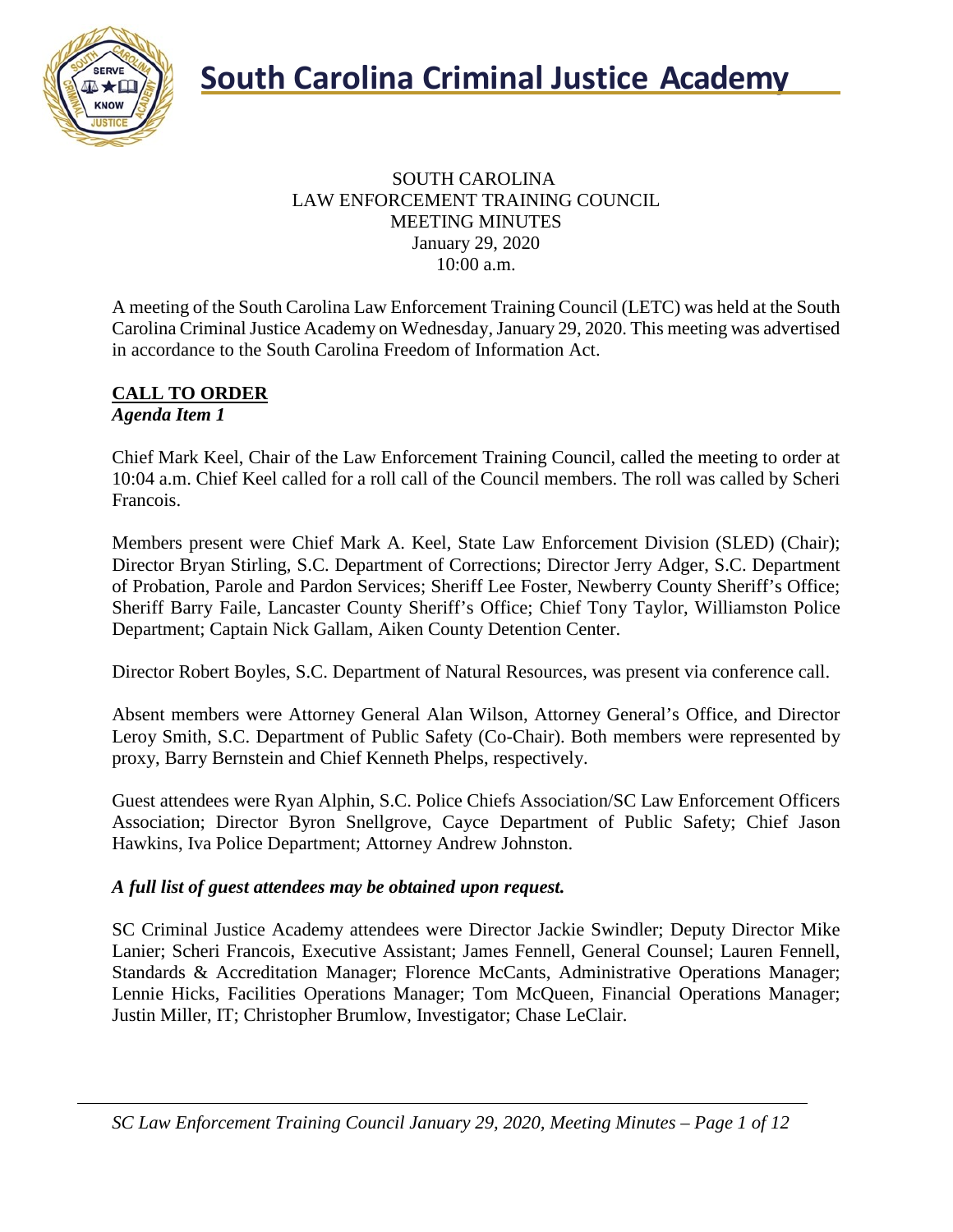

## **South Carolina Criminal Justice Academy**

#### **APPROVAL OF AGENDA**

*Agenda Item 2*

Upon a motion made by Sheriff Faile and seconded by Sheriff Foster, Council voted unanimously to adopt the agenda as presented.

#### **APPROVAL FOR MEETING MINUTES**

#### *Agenda Item 3*

1. A motion to approve the minutes of the November 18, 2019, meeting was made by Sheriff Foster and seconded by Director Thomas. Council voted unanimously to accept the meeting minutes as recorded.

#### **2020 ELECTION OF BOARD CHAIR AND CO-CHAIR** *Agenda Item 4*

1. A motion was made by Director Boyles, nominating Chief Mark Keel as Chair and Sheriff Lee Foster as Co-Chair. Council voted unanimously to receive Chief Keel as Chair and Sheriff Foster as Co-Chair of the SC Law Enforcement Training Council for 2020.

#### **DIRECTOR'S REPORT**

*Agenda Item 5*

#### 2. **General Counsel**

- Misconduct Cases

#### **Cristobal Ramirez:** *2019-CJA-06-06 (Cayce Department of Public Safety)*

**Summary:** Willfully providing false, misleading, incomplete, deceitful, or incorrect information on a document, record, report, or form, except when required by departmental policy or by the laws of this State. Hearing Officer's recommendation: find that the allegations of misconduct have not been proven by substantial evidence; approve certification eligibility as a law enforcement officer in the State of South Carolina; within thirty- (30) days expunge all evidence related to the allegations of misconduct. **Request for Final Agency Decision.**

Director Byron Snellgrove of the Cayce Department of Public Safety was in attendance to represent the agency and answer any questions Council may have regarding the misconduct allegations against Mr. Ramirez.

Mr. Ramirez was in attendance to speak on his own behalf and to answer any questions Council may have regarding the misconduct allegation against him.

*SC Law Enforcement Training Council January 29, 2020, Meeting Minutes – Page 2 of 12*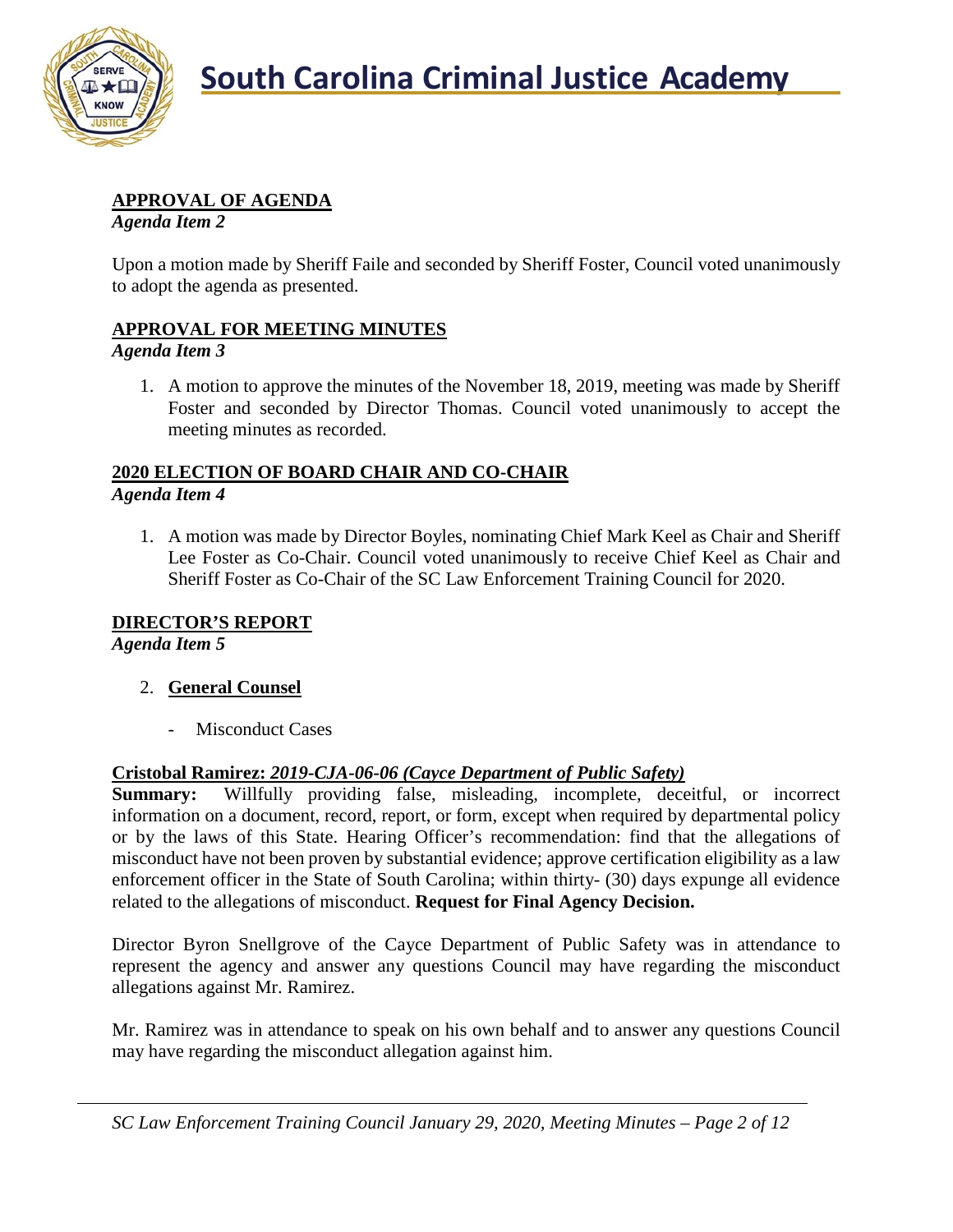

### **South Carolina Criminal Justice Academy**<br>KNOW

Upon hearing statements from Director Snellgrove and Mr. Ramirez, for the sake of opening a discussion regarding the matter, Sheriff Foster made a motion to accept the Hearing Officer's recommendation. The motion was seconded by Director Thomas.

Prior to the voting process, Council had an in depth discussion regarding this case. During this discussion, Council directed questions to both Director Snellgrove and Mr. Ramirez in pursuit of obtaining all facts of this case from both parties.

Upon conclusion of discussion, Council voted unanimously to not accept the recommendation of the Hearing Officer.

After the motion to accept the Hearing Officer's recommendation failed to pass, Sheriff Faile then made a new motion to permanently deny certification eligibility to Mr. Ramirez, and the motion was seconded by Director Adger. Council voted unanimously to permanently deny eligibility of Mr. Ramirez's law enforcement certification.

#### **Frank Osrechek:** *2018-CJA-11-07 (Spartanburg Police Department)*

**Summary:** Allegations of repeated use of excessive force in dealing with the public and/or prisoners; physical or psychological abuses of members of the public and/or prisoners. The recommendation of the Hearing Officer is that Mr. Osrechek be permanently denied eligibility for certification as a law enforcement officer in the State of South Carolina. **Request for Final Agency Decision.**

Mr. Osrechek and his attorney, Andrew Johnston, were in attendance to give further details and answer any questions Council may have in regard to the misconduct allegations against Mr. Osrecheck.

Director Adger made a motion to accept the recommendation of the Hearing Officer. Sheriff Foster seconded the motion.

Prior to the voting process, Council had a discussion regarding the details of the misconduct allegations against Mr. Osrechek. During the discussion, Council asked questions of Mr. Osrechek to gain further insight into his actions that led to the allegations against him.

Upon completion of the discussion, Council voted unanimously to permanently deny Mr. Osrechek's eligibility for law enforcement certification.

#### **Blake Adams:** *2018-CJA-03-06 (Fairfield County Sheriff's Office)*

**Summary:** Mr. Adams pleaded guilty to Public Disorderly Conduct, for which he was charged, but Domestic Violence 2nd Degree was dismissed. Public Disorderly Conduct is not a felony, crime punishable by greater than one year or a crime of moral turpitude. **Request for Reinstatement of Law Enforcement Certification.**

*SC Law Enforcement Training Council January 29, 2020, Meeting Minutes – Page 3 of 12*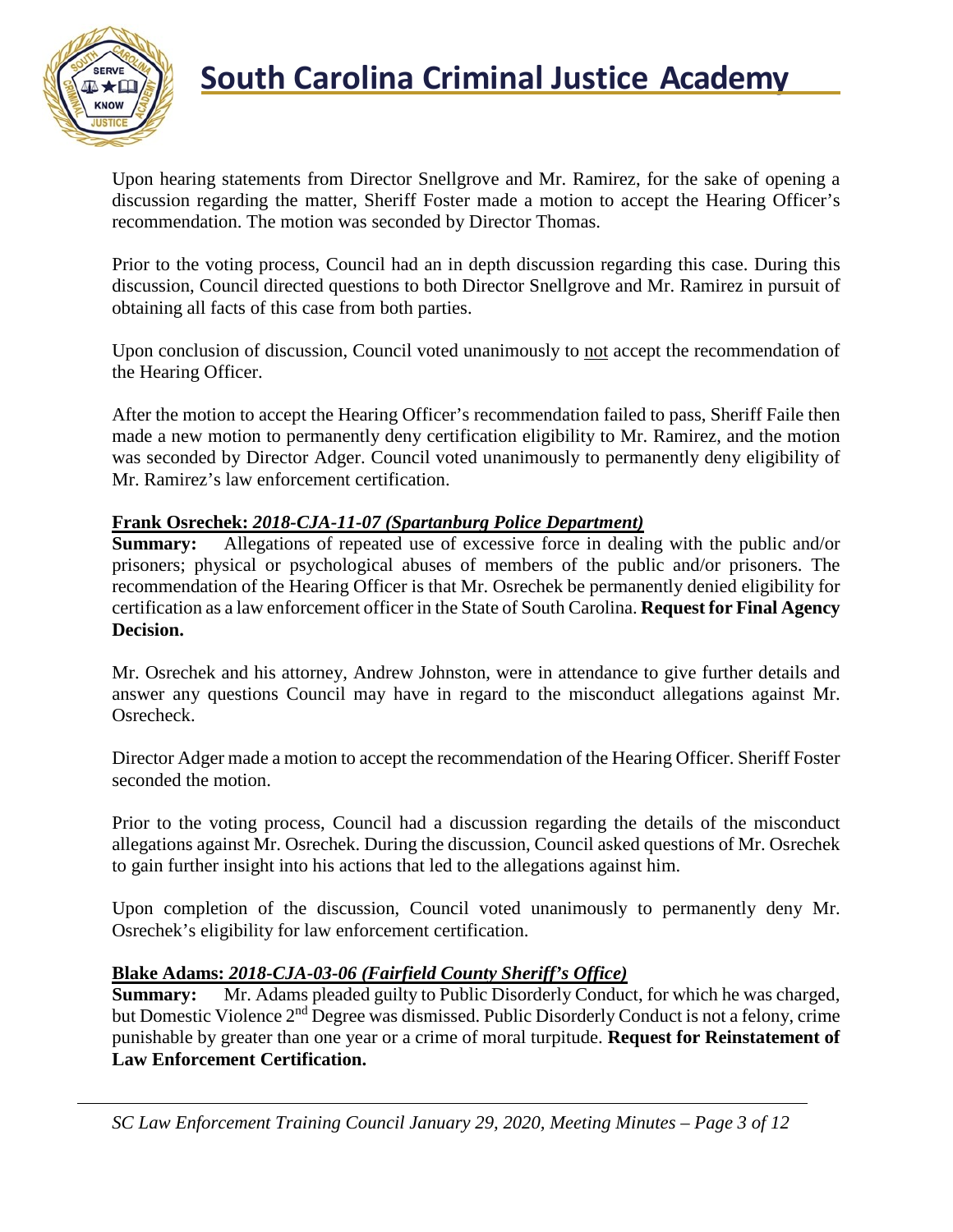

Director Adger made a motion to deny law enforcement certification until the criminal charge is expunged. Sheriff Faile seconded the motion. Council voted unanimously to deny Mr. Blake's law enforcement certification until the Public Disorderly Contact conviction is expunged from his criminal record.

#### **Note: If the charge is expunged, reinstatement of Mr. Blake's law enforcement certification will be automatic.**

#### **Donald Forrester, Jr.:** *2019-CJA-12-09 (SC Department of Natural Resources)*

**Summary:** Lancaster County Sheriff's Office arrested Mr. Forrester for Domestic Violence 3<sup>rd</sup> Degree. Request for Temporary Suspension.

Sheriff Foster made a motion to temporarily suspend Mr. Forrester's law enforcement certification. Director Adger seconded the motion. Council voted unanimously to suspend Mr. Forrester's law enforcement certification pending the outcome of the criminal charges. *Please note that Director Boyles and Sheriff Faile recused themselves from the voting process in this case.*

#### **Derek Lee:** *2020-CJA-01-01 (Sheriff Al Cannon Detention Center)*

**Summary:** Berkeley County Sheriff's Office arrested Mr. Lee for Domestic Violence 2<sup>nd</sup> Degree. **Request for Certification Suspension.**

Sheriff Foster made a motion to temporarily suspend Mr. Lee's law enforcement certification. Director Adger seconded the motion. Council voted unanimously to suspend Mr. Lee's law enforcement certification pending the outcome of the criminal charges.

#### **Willie Green, Jr.:** *2020-CJA-01-02 (Richland County Sheriff's Office)*

**Summary:** Dillon County Sheriff's Office arrested Mr. Green for Assault and Battery 3<sup>rd</sup> Degree. **Request for Certification Suspension.**

Director Adger made a motion to temporarily suspend Mr. Green's law enforcement certification. Captain Gallam seconded the motion. Council voted unanimously to suspend Mr. Green's law enforcement certification pending the outcome of the criminal charges.

#### **Tanitha Stirling:** *2020-CJA-01-10 (J. Reuben Long Detention Center)*

**Summary:** Horry County Police Department arrested Ms. Sterling for Domestic Violence 2<sup>nd</sup> Degree. **Request for Certification Suspension.**

Director Adger made a motion to temporarily suspend Ms. Sterling's law enforcement certification. Sheriff Faile seconded the motion. Council voted unanimously to suspend Ms. Sterling's law enforcement certification pending the outcome of the criminal charges.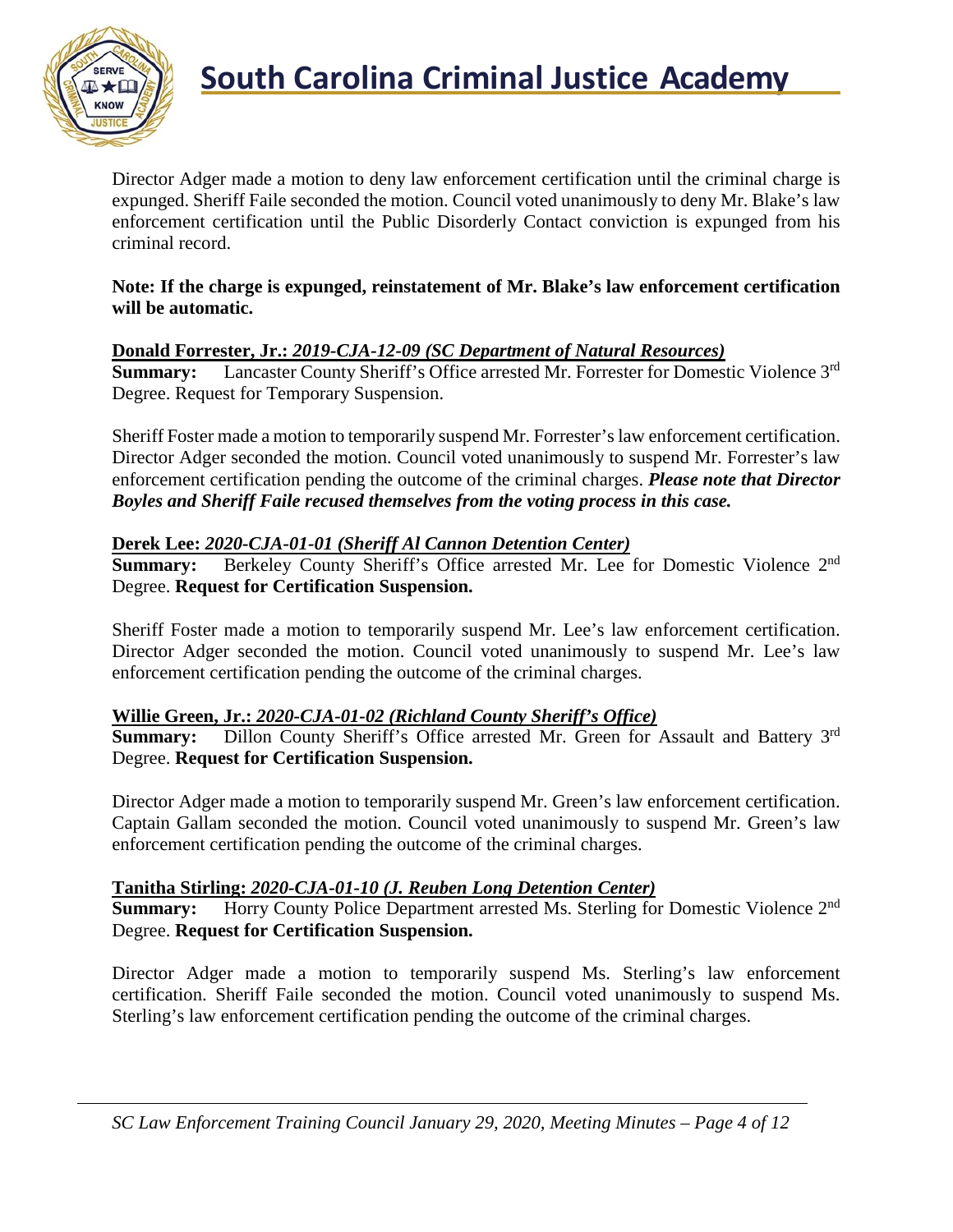

**Kary Showers:** *2020-CJA-01-11 (J. Reuben Long Detention Center)***Summary:**SC Highway Patrol arrested Mr. Showers for DUI .10 but less than .16 1<sup>st</sup> Offense. **Request for Certification Suspension.**

Director Adger made a motion to temporarily suspend Mr. Showers' law enforcement certification. Director Thomas seconded the motion. Council voted unanimously to suspend Mr. Showers' law enforcement certification pending the outcome of the criminal charges.

#### **James Bazzle:** *2020-CJA-01-13 (Dorchester County Sheriff's Office)*

**Summary:** Mr. Bazzle was arrested and charged with Assault and Battery 3<sup>rd</sup> Degree. Information states that Bazzle threw an object and hit a woman while they were in the same vehicle. The woman then exited the vehicle and Bazzle chased her. Bazzle then struck her with a traffic cone and she lost consciousness. **Request for Certification Suspension.**

Director Thomas made a motion to temporarily suspend Mr. Bazzle's law enforcement certification. Director Adger seconded the motion. Council voted unanimously to suspend Mr. Bazzle's law enforcement certification pending the outcome of the criminal charges.

#### **Tyler West –** *2020-CJA-01-14 (SC Highway Patrol)*

**Summary:** Mr. West was arrested and charged with Driving Under the Influence 1<sup>st</sup> Offense and Open Container. **Request for Certification Suspension.**

Director Adger made a motion to temporarily suspend Mr. West's law enforcement certification. Captain Gallam seconded the motion. Council voted unanimously to suspend Mr. West's law enforcement certification pending the outcome of the criminal charges.

#### **Richard Edwards–** *No assigned case number*

**Summary:** The Charleston County Sheriff's Office has petitioned the South Carolina Law Enforcement Training Council for a determination on Mr. Edwards' eligibility to attend a training class as a Class 2 Officer. Mr. Edwards was arrested by the West Columbia Police Department on July 28, 1990, and charged with Malicious Damage to Personal Property. Charleston County attempted to obtain a disposition for this charge against Mr. Edwards but was told by the Lexington County Clerk of Court that since the charge was made prior to 2000, they do not have a disposition record. The Court also stated that their office is not able to find any information regarding the 1990 charges against Mr. Edwards. **Request for Law Enforcement Certification Eligibility.**

For the sake of opening a discussion on the matter, Sheriff Foster made a motion to allow Mr. Edwards eligibility for law enforcement certification. Captain Gallam seconded the motion.

Prior to the voting process, Council had a discussion in regards to the inability to receive a disposition on the charge against Mr. Edwards and had questions answered by James Fennell in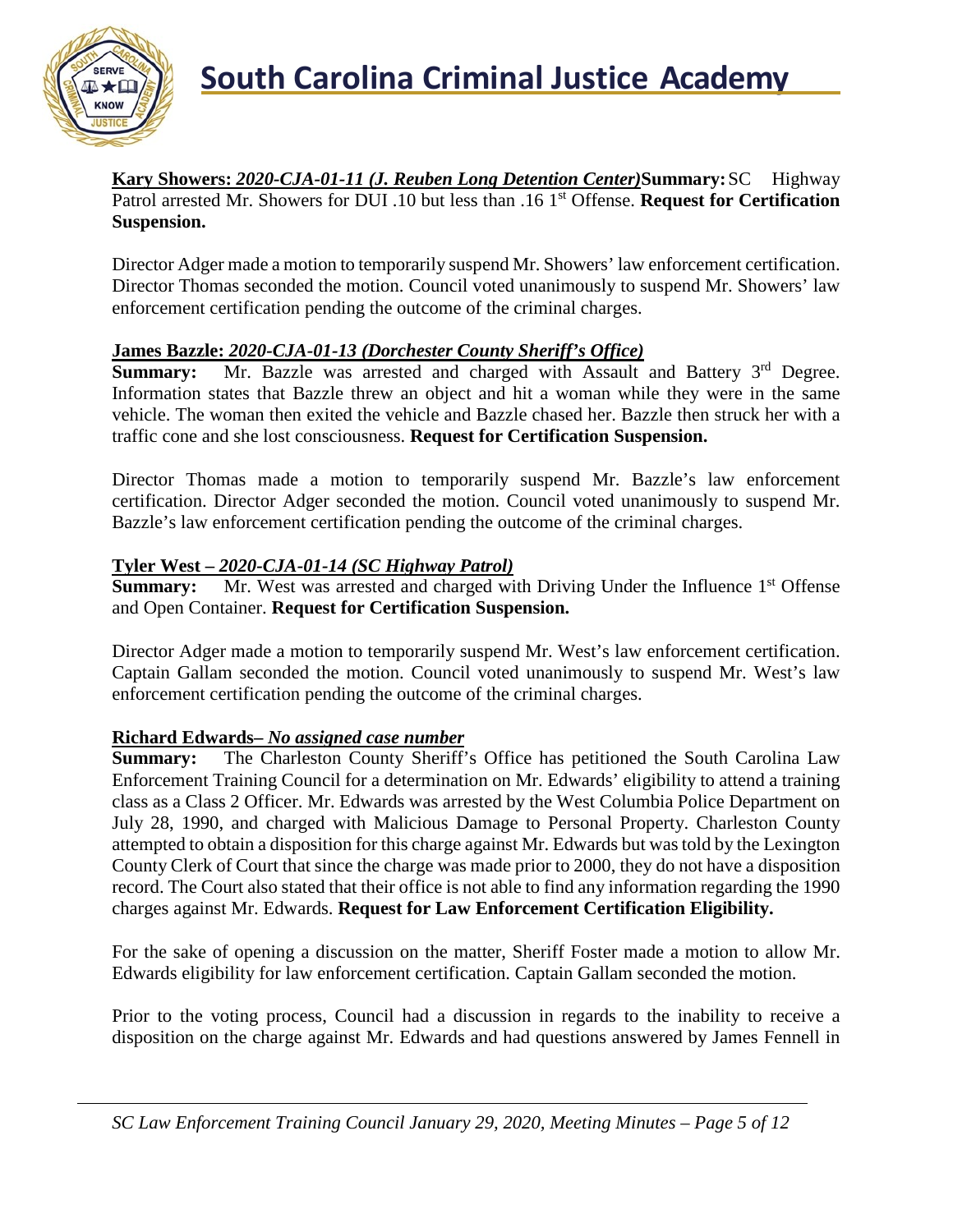

### **South Carolina Criminal Justice Academy**<br>KNOW

regards to the ability for Mr. Edwards to receive expungement if there is no disposition for the charge.

Upon conclusion of the discussion, Sheriff Foster amended his motion stating that if a document is submitted from the West Columbia Police Department or Lexington County Clerk of Court that a disposition for the 1990 charge against Mr. Edwards cannot be found, then eligibility for law enforcement certification will be granted. The motion was seconded by Captain Gallam. Council voted unanimously to adopt the amended motion as stated by Sheriff Foster.

#### **Del Ray Fellows:** *No assigned case number*

**Summary:** The Iva Police Department has petitioned the South Carolina Law Enforcement Training Council for a determination on Mr. Fellow's eligibility to attend training as a Class 1 Officer. Mr. Fellows received a Pardon for the more than 20 criminal charges spanning from 1983- 2000. **Request for Law Enforcement Certification Eligibility.**

Chief Hawkins of the Iva Police Department was in attendance to speak on behalf of Mr. Fellows and answer any questions Council may have had in regards to Mr. Fellows' criminal history.

For the sake of opening a discussion on the matter, Sheriff Foster made a motion to grant eligibility to Mr. Fellows for law enforcement certification. Chief Taylor seconded the motion.

Council had an in depth discussion regarding the charges, Pardon and possibility of expungement of the criminal charges and convictions against Mr. Fellows in order to determine whether he is of good character. During the discussion, Council determined that Mr. Fellows has too many charges and convictions in his criminal history to be expunged from his record.

Upon conclusion of the discussion, the voting process took place. With the exception of "Yes" votes from Director Boyles and Sheriff Foster, Council voted to deny Mr. Fellows eligibility for law enforcement certification. *Please note that Director Adger abstained from the voting process in this case.*

### **Jeffrey Cole:** *2019-CJA-12-02 (Cherokee County Sheriff's Office)*

The South Carolina Criminal Justice Academy (SCCJA) was notified by the South Carolina Law Enforcement Division (SLED) that Cole was arrested by their agency and charged with Domestic Violence 2<sup>nd</sup> Degree. A check of the SCCJA records showed Mr. Cole as currently employed with Cherokee County Sheriff's Office. When contacted, the Cherokee County Sheriff's Office advised that Mr. Cole was terminated upon his arrest on September 20, 2019. After the agency was contacted, a PCS of Misconduct was submitted to the Academy. The date of separation listed on the PCS is September 20, 2019; however, the PCS was not received until December 2, 2019. **Request for Acceptance of Allegation Filed after 30 Days.**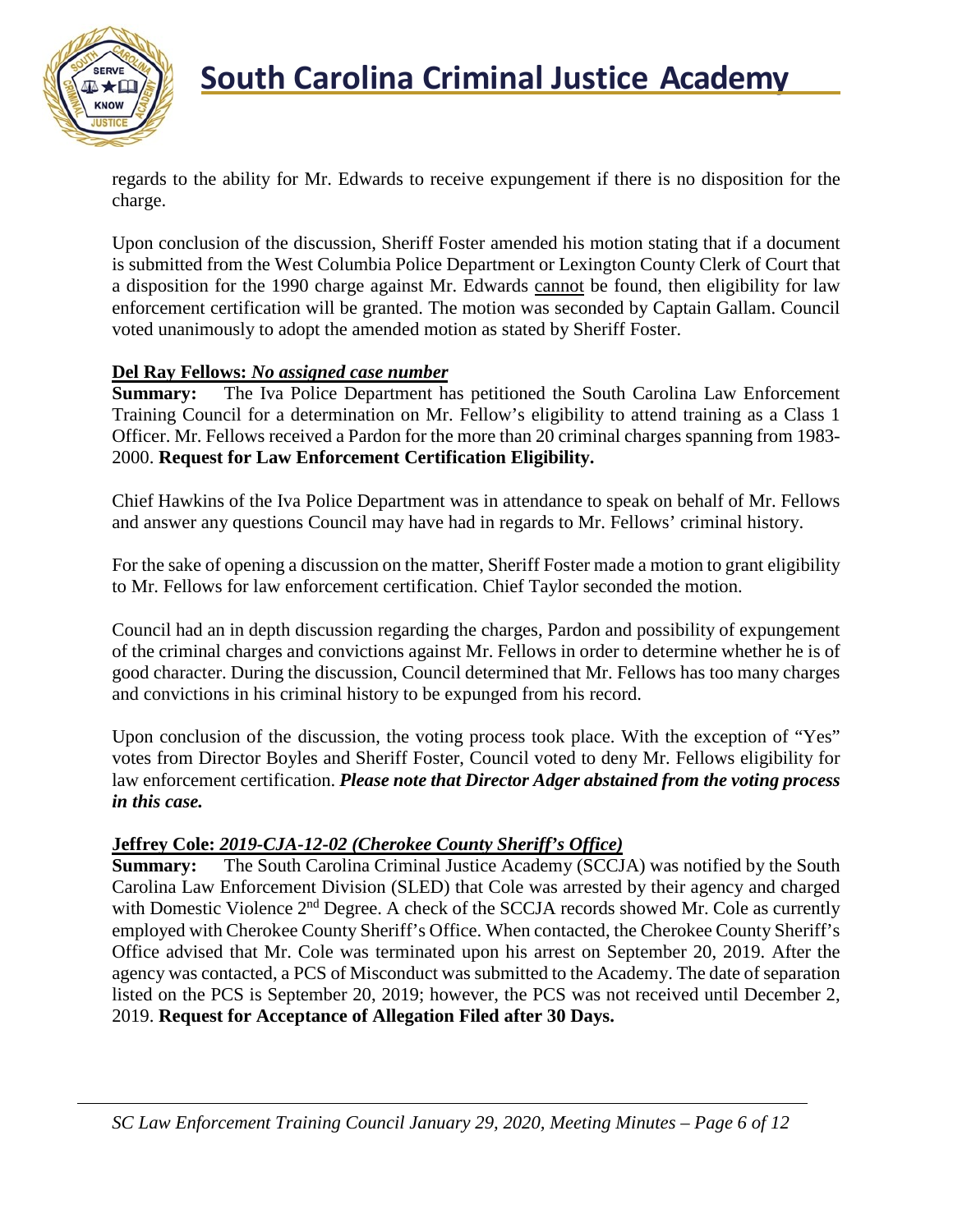

Captain Gallam made a motion to accept the late PCS of Separation Due to Misconduct. Director Adger seconded the motion.

Prior to the voting process, there was a discussion amongst Council regarding the issues surrounding the reason this PCS was submitted after the 30-day requirement. Council discussed the fact that if these PCS forms are not accepted, officers who have committed egregious misconduct may still be working but are not of good character. When late PCS forms are accepted by Council, the officer will go through the hearing process for eligibility of their law enforcement certification to be determined by Council. Accepting these late PCS forms may ensure that an officer who has committed misconduct, especially of an egregious nature, will not be exempted from the consequences of his or her actions.

Council was in agreement that agencies need to be reminded of the importance to get these forms submitted within the 30-day deadline as is required.

Upon conclusion of the discussion, Council voted unanimously to accept the late PCS of Misconduct form submitted by Cherokee County Sheriff's Office.

#### **Shane Conkey:** *2019-CJA-12-10 (Charleston County Sheriff's Office)*

**Summary:** Allegation of willfully making false, misleading, incomplete, deceitful or incorrect statements to a law enforcement officer, a law enforcement agency, or a representative of the agency, except when required by departmental policy or by the law of the State. The date of separation listed on the PCS of Misconduct is April 24, 2019, and it was signed by Assistant Sheriff Lucas on May 2, 2019. It was determined that the document was never submitted by the Charleston County Sheriff's Office; therefore, Mr. Conkey was hired by the Mount Pleasant Police Department on June 3, 2019. **Request for Acceptance of Allegation Filed after 30 Days.**

Director Adger made a motion to accept the late PCS. Sheriff Foster seconded the motion.

Prior to the voting process there was a discussion amongst Council. During the discussion, Council determined that Mr. Conkey would not be able to perform any duties as a law enforcement officer as the allegation of misconduct against him would move forward for a contested hearing.

Upon completion discussion, Council voted unanimously to accept the late PCS of Separation Due to Misconduct form from Charleston County Sheriff's Office.

#### **Barbara Hunnicutt-Nelson:** *2019-CJA-12-11 (Greenville County Sheriff's Office)*

**Summary:** Allegation of willfully making false, misleading, incomplete, deceitful or incorrect statements to a law enforcement officer, a law enforcement agency, or a representative of the agency, except when required by departmental policy or by the law of the State. Greenville County submitted routine separation on August 20, 2019, and amended it to an allegation of misconduct on December 16, 2019. Reason for the late submission was an oversight submitting the amended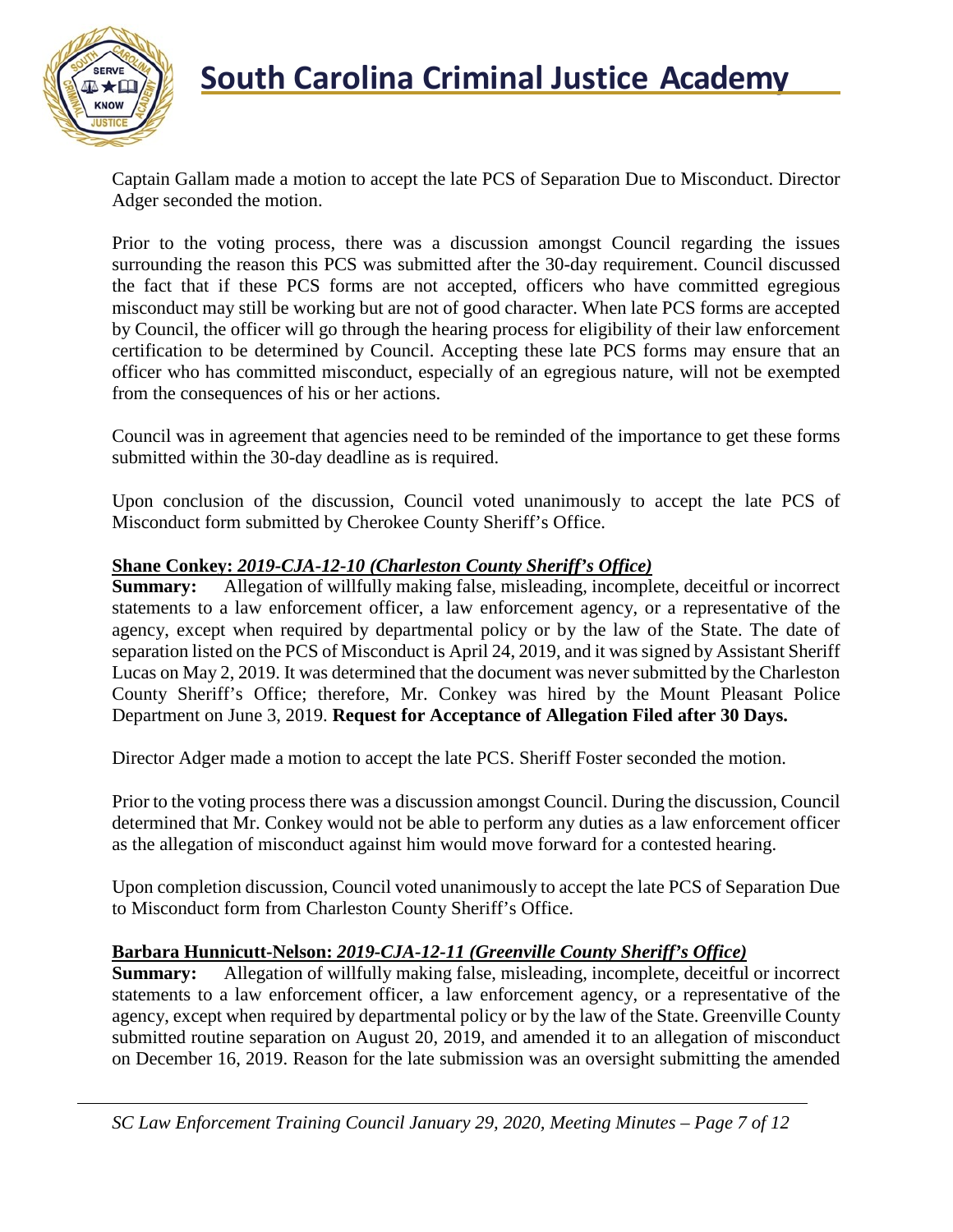

PCS after a review board upheld the termination. **Request for Acceptance of Allegation Filed after 30 Days.**

Director Adger made a motion to accept the late PSC. Sheriff Foster seconded the motion. Council voted unanimously to accept the late PSC of Separation Due to Misconduct form.

#### **Rachael Moore:** *2020-CJA-01-08 (Lexington County Sheriff's Office)*

**Summary:** Allegation of willfully making false, misleading, incomplete, deceitful or incorrect statements to a law enforcement officer, a law enforcement agency, or a representative of the agency, except when required by departmental policy or by the law of the State. The South Carolina Criminal Justice Academy contacted the Lexington County Sheriff's Office to verify that the date of separation as listed on the PCS of Separation form. Lexington County confirmed that the date was correct. They advised that at the time of Ms. Moore's separation an investigation was being conducted. Lexington County Sheriff's Office further advised that that while awaiting the results of the investigation, there was an oversight in regards to submitting the misconduct allegation. **Request for Acceptance of Allegation Filed after 30 Days.**

Director Adger made a motion to accept the late allegation of misconduct. Director Thomas seconded the motion. Council voted unanimously to accept the late PSC of Separation Due to Misconduct form.

Upon conclusion of the voting process, Chief Keel requested that the Academy send out a written notification to law enforcement agency heads to stress the importance of submitting the PCS forms within the 30-day timeframe, which is the requirement.

#### 3. **Financial Updates**

#### Tom McQueen

In contrast with last year, the Academy is ahead by approximately \$92,000 in Fees and Fines revenue as opposed to being down \$472,000. In addition, the Legislature allotted the Academy \$2,000,000 to replace the declining fees and fines, \$1.2 million for the establishment of the Mobile Training Teams, \$182,820 to cover salary and fringe and the Agency brought forward a balance of \$442,582 from FY 2019. Finally, \$5 surcharge funds continue to trickle in with the Academy receiving almost \$30,000.

Other than payroll expenditures for which the Academy was given money, expenditures increased slightly in the first six months of FY 2020, with the largest expenditure being the purchase of five Tahoes for the Mobile Training Team. Remaining expenditures are in line with the prior year.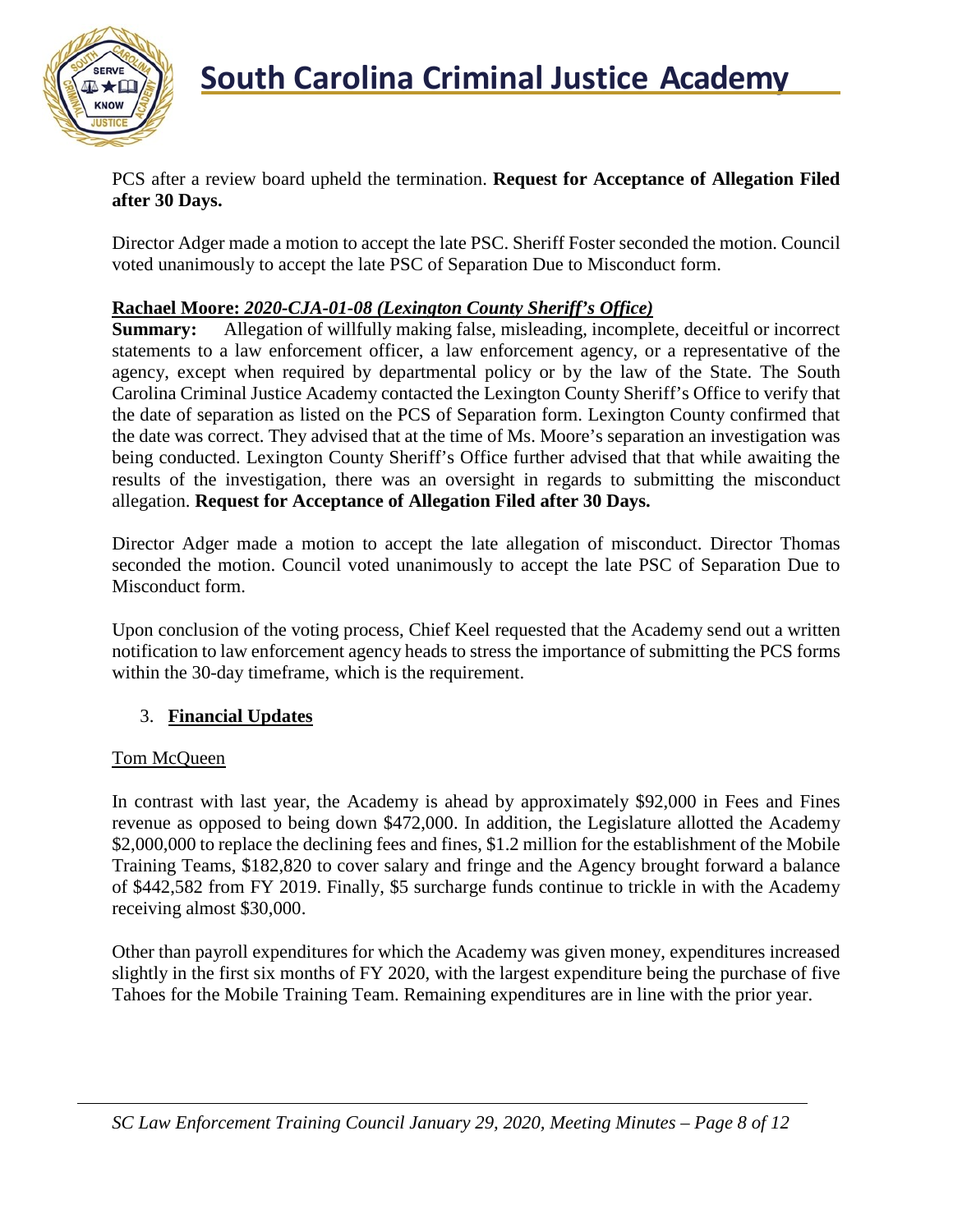

With the additional revenue, the Academy did not request any additional funds from the Legislature with the exception of a request of \$2,750,000 to purchase a generator for the main building.

#### **Capital Projects Update**

#### Lennie Hicks

The Village Dormitory Restroom Waterproofing Project is moving forward. At demolition, additional damage was to the metal studs behind the tile walls was found. \$103,000 was built into the cost for the project at the time of bidding. Based on the additional damage found, a \$40,000 Change Order was submitted. There is still \$75,000 remaining and are confident of the completion. Additional time will be needed to work on each floor, with an estimated timeframe of 6 weeks per floor. The Project was started in January and is estimated to be completed in July.

The FBI Tactical Training Center was put to use on Monday, January 27, 2020, for the FBI Swat Summit. The training center is complete with the exception of three stairwells that need the application of metal paint. Grand opening for the training center is February 20, 2020.

The Roofing Project is ready to go out for bidding. The project has been approved by the JBRC for \$328,000 to replace the roofs of the Range buildings, building #8 and to stop a leak in the warehouse.

The wiring for security upgrades was done in December, then, cameras were ordered. There is still approximately \$30,000 remaining in that project. Cameras have arrived and installation is anticipated to be started in the next week.

Cameras have been installed in the kitchen by in-house Facilities staff for approximately \$300 to monitor on students, staff and inmates in these areas to ensure that the operation is running smoothly.

Food costs per meal dropped by \$.03 due primarily to good management practices.

In the future, the purchase of UPS systems to purchase for the studio and the security system. This will cost \$27,000 - \$30,000. Additionally, the kitchen's hot water heater is leaking. It will cost approximately \$34,000 to replace.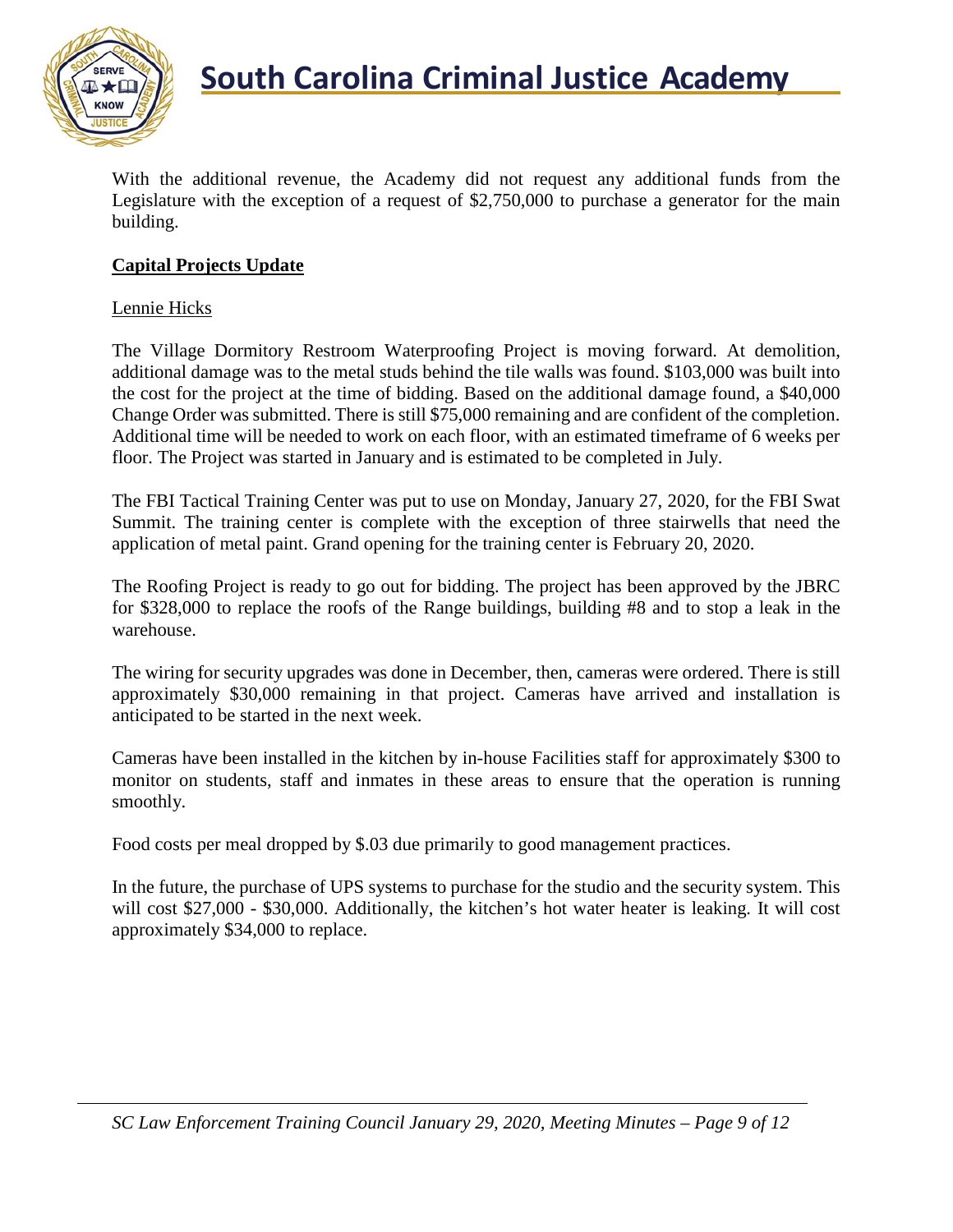

#### 4. **Director's Comments**

#### Director Swindler

The FBI had historically held their SWAT Summit at Fort Jackson Army Base but due to distance between facilities on base, they asked if the Academy would be willing to host the event. The FBI is ecstatic about the training center. It is amazing to see all that can be done in the facility. On campus, there are 112 SWAT Members from across the State attending the SWAT Summit with approximately 20 instructors. The furniture has not been delivered yet and may or may not arrive by the ribbon cutting ceremony on February 20 2020, at which time the facility will be open for touring. While inmates were quarantined, Academy staff painted, made target frames, and purchased gravel and dressed up the yard.

The FBI has asked the Academy to consider constructing a Vehicle Close Quarter Drill facility. The Academy may be reaching out to some of its partners to assist in this design, which would be a U-shaped, 15 feet in height construction for agents training at the facility to be able to shoot in all directions.

The FBI is very pleased with the construction of the training center and stated that if this addition was constructed at the Academy, it would certainly make this Tactical Training Center one of the premier facilities in the country.

Director Swindler was amazed to see that many former Hostage Rescue Team and SWAT members and trainers from across the country are now assigned to the FBI in South Carolina. With the FBI bringing more training to the new tactical training center, it may open more slots for local officers.

After the grand opening, the facility will be open for availability to agencies around the State.

Dignitaries on the Federal and State level are anticipated to attend the grand opening.

The Academy has had interesting times in terms of hiring. The Academy has been trying to hire instructors for the Mobile Training Team across the State but have only hired four, which have already been conducting training in the field. The intention is to hire people to train in the four regions of the State, but efforts have not been as successful as anticipated. Currently, the team in Columbia will be sent out to different parts of the State to train until other instructors are hired.

Director Swindler gave a report of personnel who have been hired and who have separated since the last quarterly meeting.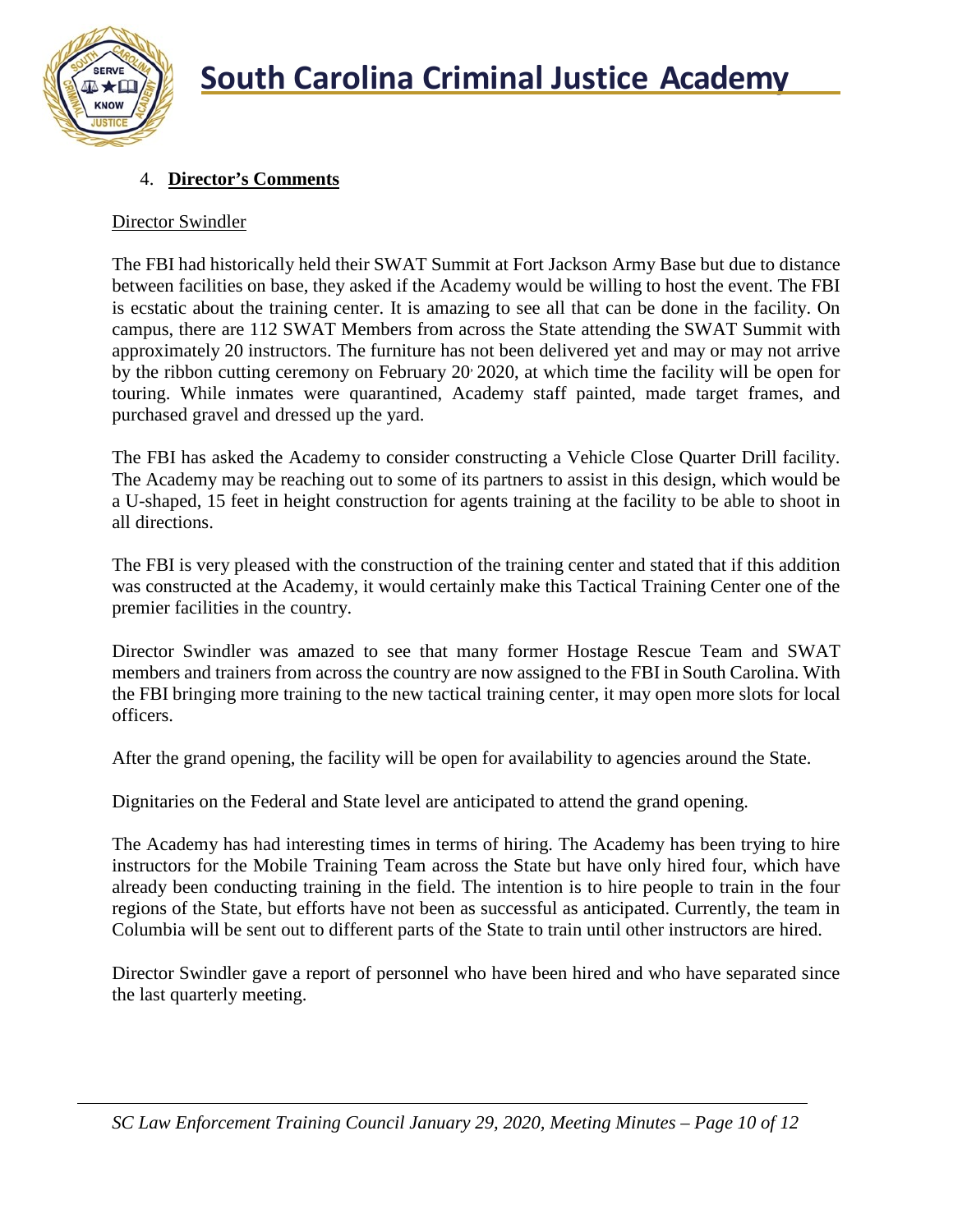

**UNFINISHED BUSINESS** *Agenda Item 6*

There was no unfinished business to discuss.

**NEW BUSINESS** *Agenda Item 7*

There was no new business to discuss. **EXECUTIVE SESSION** *Agenda Item 8*

Sheriff Foster made a motion for Council to enter into Executive Session to discuss an employee compensation matter, pursuant to South Carolina Code of Laws Section 30-4-70 (a)(1). Sheriff Faile seconded the motion. The South Carolina Law Enforcement Training Council then went into Executive Session at 12:03 pm.

#### **PUBLIC SESSION RECONVENED**

Immediately upon adjournment of Executive Session, Chief Keel reconvened the public session at 12:14 pm. No votes were taken during Executive Session.

Sheriff Foster made a motion for a letter to be drafted and presented to the Agency Head Salary Commission from the SC Law Enforcement Training Council requesting to increase Director Jackie Swindler's salary to the midpoint of his salary range. The motion was seconded by Director Adger. Council voted unanimously to request a salary increase for Director Swindler.

Chief Keel stated that he would have a letter drafted and submitted to James Fennell for the purpose of record keeping. He also stated that the letter would be hand delivered to the Agency Head Salary Commission on the day of this meeting.

#### **CLOSING REMARKS/ADJOURNMENT**

Chief Keel asked if there were any comments or any other matters that needed to be addressed before adjournment.

There were no other comments or matters that needed to be addressed.

The meeting was adjourned at 12:20 pm.